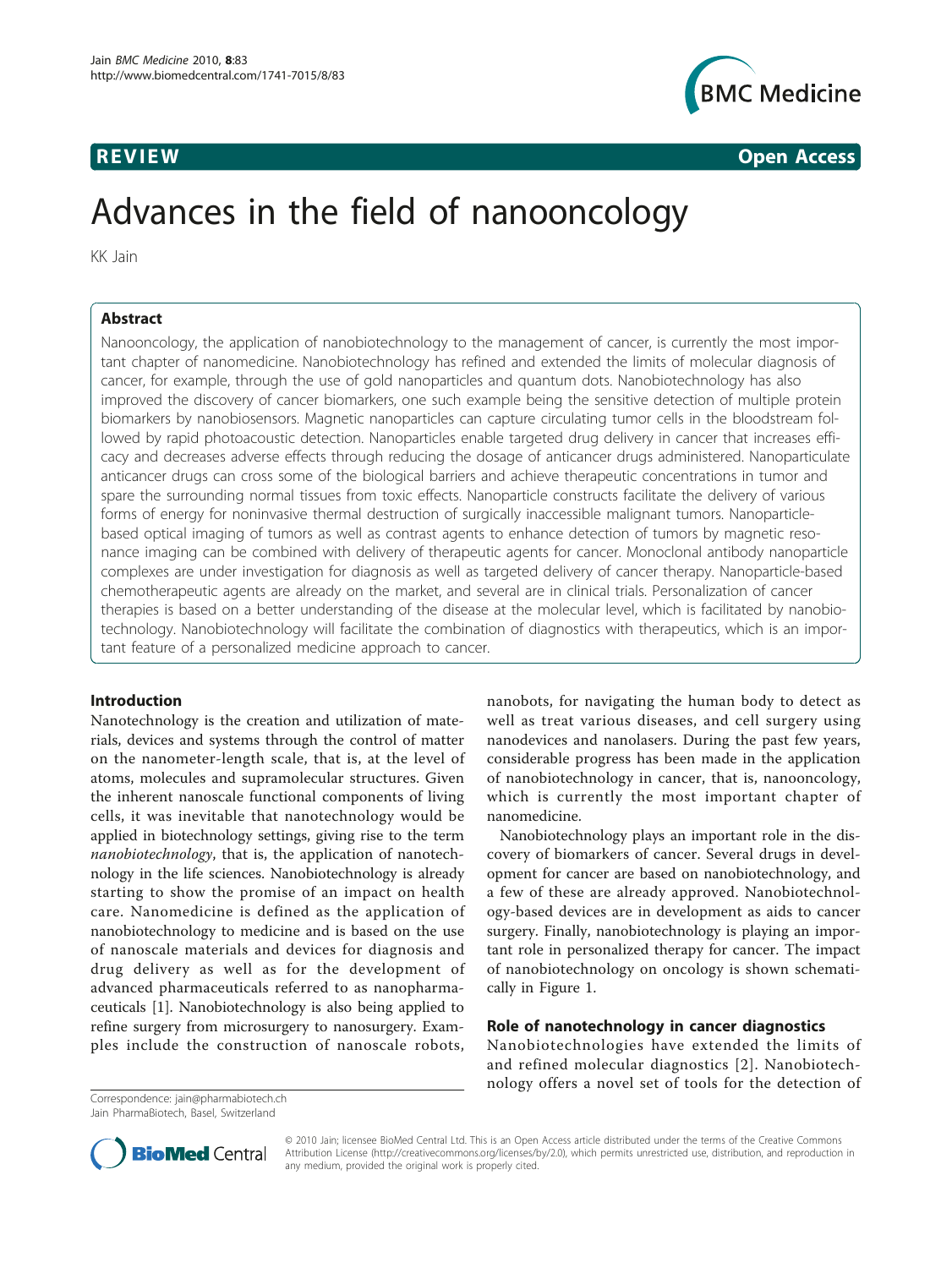<span id="page-1-0"></span>

cancer and contributes to early detection of cancer as follows:

1. It can complement existing technologies and make significant contributions to cancer detection, prevention, diagnosis and treatment.

2. It would be extremely useful in the area of biomarker research and provide additional sensitivity in assays with relatively small sample volumes.

3. Examples of applications of nanobiotechnology in cancer diagnostics include quantum dots (QDs) and the use of nanoparticles for tumor imaging.

# Gold nanoparticles for cancer diagnosis

By attaching monoclonal antibodies (mAbs), which can recognize a specific cancer cell, to gold nanoparticles or nanorods the "heating phenomenon" can be used in cancer detection. This acoustic signal gives valuable information about the presence of cancer cells. Gold nanoparticles conjugated to anti-epidermal growth factor receptor (anti-EGFR) mAbs specifically and homogeneously bind to the surface of the cancer cells with 600% greater affinity than to the noncancerous cells. This specific and homogeneous binding is found to give a relatively sharper surface plasma resonance (SPR) absorption band with a red shifted maximum compared to that observed when added to the noncancerous cells [[3\]](#page-9-0). The particles that worked the best in the El-Sayed et al. [[3](#page-9-0)] study were 35 nm in size. These

results suggest that SPR scattering imaging or SPR absorption spectroscopy generated from antibody conjugated gold nanoparticles may be useful in molecular biosensor techniques for the diagnosis and investigation of oral epithelial cancer cells in vivo and in vitro. Advantages of using this technique include:

1. Gold nanoparticles are not toxic to human cells. A similar technique with QDs uses semiconductor crystals to mark cancer cells, but the semiconductor material is potentially toxic to the cells and humans. 2. It does not require expensive high-powered microscopes or lasers to view the results. All it takes is a simple, inexpensive microscope and white light. 3. The results are instantaneous. If a cancerous tissue is sprayed with gold nanoparticles containing the antibody, the results can be seen immediately. The scattering is so strong that a single particle can be detected [\[3](#page-9-0)].

# Quantum dots for molecular diagnosis of cancer

There is considerable interest in the use of QDs as inorganic fluorophores, owing to the fact that they offer significant advantages over conventionally used fluorescent markers. For example, QDs have fairly broad excitation spectra, from ultraviolet to red, that can be tuned, depending on their size and composition.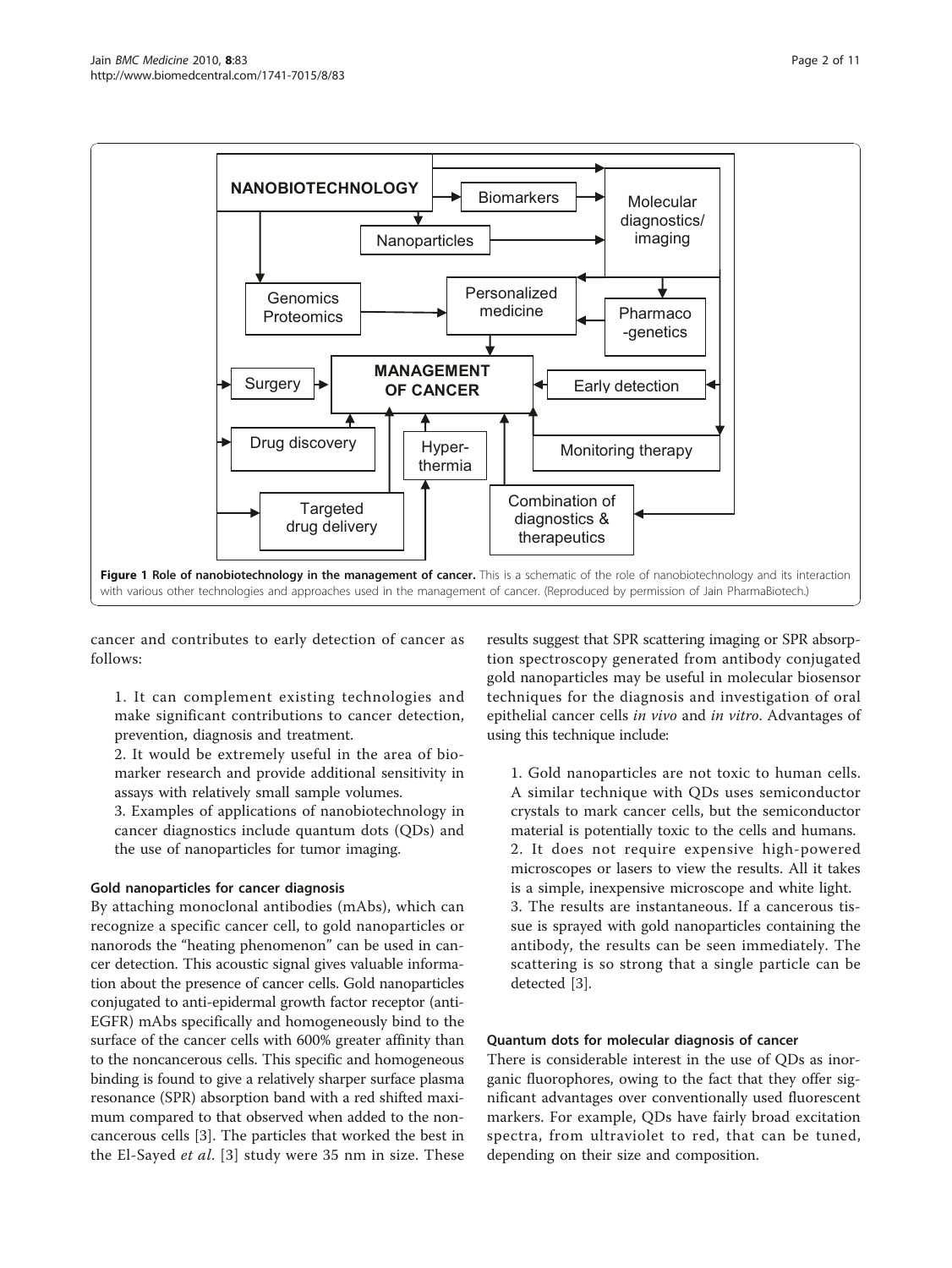The best characteristics of QDs and magnetic iron oxide nanoparticles can be combined to create a single nanoparticle probe that can yield clinically useful images of both tumors and the molecules involved in cancer [[4\]](#page-9-0). In magnetic resonance imaging (MRI) experiments, this combination nanoparticle generated an MRI signal that was over threefold more intense than the same number of iron oxide nanoparticles. These dual-mode nanoparticles were labeled with an antibody that binds to polysialic acid molecules, which are found on the surface of certain lung tumors. These targeted nanoparticles were quickly taken up by cultured tumor cells and were readily visible using fluorescence microscopy.

DNA methylation contributes to carcinogenesis by silencing key tumor suppressor genes. An ultrasensitive and reliable nanotechnology assay, MS-qFRET (fluorescence resonance energy transfer), can detect and quantify DNA methylation [\[5](#page-9-0)]. In this method, bisulfite-modified DNA is subjected to polymerase chain reaction (PCR) amplification with primers that would differentiate between methylated and unmethylated DNA. QDs bind to methylated DNA strands, which then light up and are identifiable via a spectrophotometer. A MS-qFRET test of blood samples can be used for noninvasive cancer screening. It can also be used to determine whether a cancer treatment is effective and thus enable personalized chemotherapy.

# Nanotechnology for detection of cancer biomarkers

Any specific molecular alteration of a cell on the DNA, RNA, metabolite or protein level may be referred to as a molecular biomarker. From a practical point of view, the biomarker would specifically and sensitively reflect a disease state and could be used for diagnosis as well as for disease monitoring during and following therapy [[6\]](#page-9-0). Currently available molecular diagnostic technologies have been used to detect biomarkers of various diseases such as cancer. Nanotechnology has further refined the detection of biomarkers. The physicochemical characteristics and high surface areas of nanoparticles make them ideal candidates for developing platforms for harvesting biomarkers. Some biomarkers also form the basis of innovative molecular diagnostic tests.

A magnetic nanosensor technology is up to 1,000 times more sensitive than any technology now in clinical use, can detect biomarker proteins over a range of concentrations three times broader than any existing method and is accurate regardless of which bodily fluid is being analyzed [\[7](#page-9-0)]. The nanosensor chip also can search for up to 64 different proteins simultaneously and has been shown to be effective in early detection of tumors in mice, suggesting that it may open the door to significantly earlier detection of even the most elusive cancers in humans. The magnetic nanosensor can successfully detect cancers in mice when levels of cancer-associated proteins are still well below concentrations detectable using the current standard method, the enzyme-linked immunosorbent

# Investigating the potential for capturing circulating tumor cells

of diseases other than cancer.

assay. The sensor also can be used to detect biomarkers

A method has been described for magnetically capturing circulating tumor cells in the bloodstream of mice followed by rapid photoacoustic detection [[8](#page-9-0)]. Magnetic nanoparticles, which were functionalized to target a receptor commonly found in breast cancer cells, bound and captured circulating tumor cells under a magnet. To improve detection sensitivity and specificity, goldplated carbon nanotubes conjugated with folic acid were used as a second contrast agent for photoacoustic imaging. Through integrating in vivo multiplex targeting, magnetic enrichment, signal amplification and multicolor recognition, this approach enables circulating tumor cells to be concentrated from a large volume of blood in the vessels of tumor-bearing mice and has potential applications for the early diagnosis of cancer and the prevention of metastasis in humans.

#### Imaging applications of nanobiotechnology in cancer

Highly lymphotropic superparamagnetic iron oxide nanoparticles (SPIONs), measuring 2 to 3 nm on average (Combidex, Advanced Magnetics, Cambridge, Mass, USA), gain access to lymph nodes by means of interstitial lymphatic fluid transport. SPIONs have been used in conjunction with high-resolution MRI to reveal small and otherwise undetectable lymph node metastases. In patients with prostate cancer who undergo surgical lymph node resection or biopsy, MRI with lymphotropic SPIONs can identify all patients with nodal metastases. This is important for the management of cancer, but is not possible with conventional MRI alone. Occult lymph node metastases in patients with prostate cancer have been identified by this technique prior to salvage radiation therapy [\[9\]](#page-9-0).

QDs are attractive as optical imaging agents owing to their high brightness and photo- and biostability. Bioluminescence resonance energy transfer QDs can improve the signal-to-background ratio for real-time imaging largely by suppressing background signal [\[10](#page-9-0)].

#### Nanotechnology-based drugs for cancer

Approximately 150 drugs in development for cancer are based on nanotechnology. Some of these are already approved, as shown in Table [1,](#page-3-0) and the rest are in various stages of development.

#### Current clinical trials using nanobiotechnology for cancer

Clinical trial phases of anticancer drugs based on nanobiotechnology are shown in Table [2.](#page-3-0) Not all of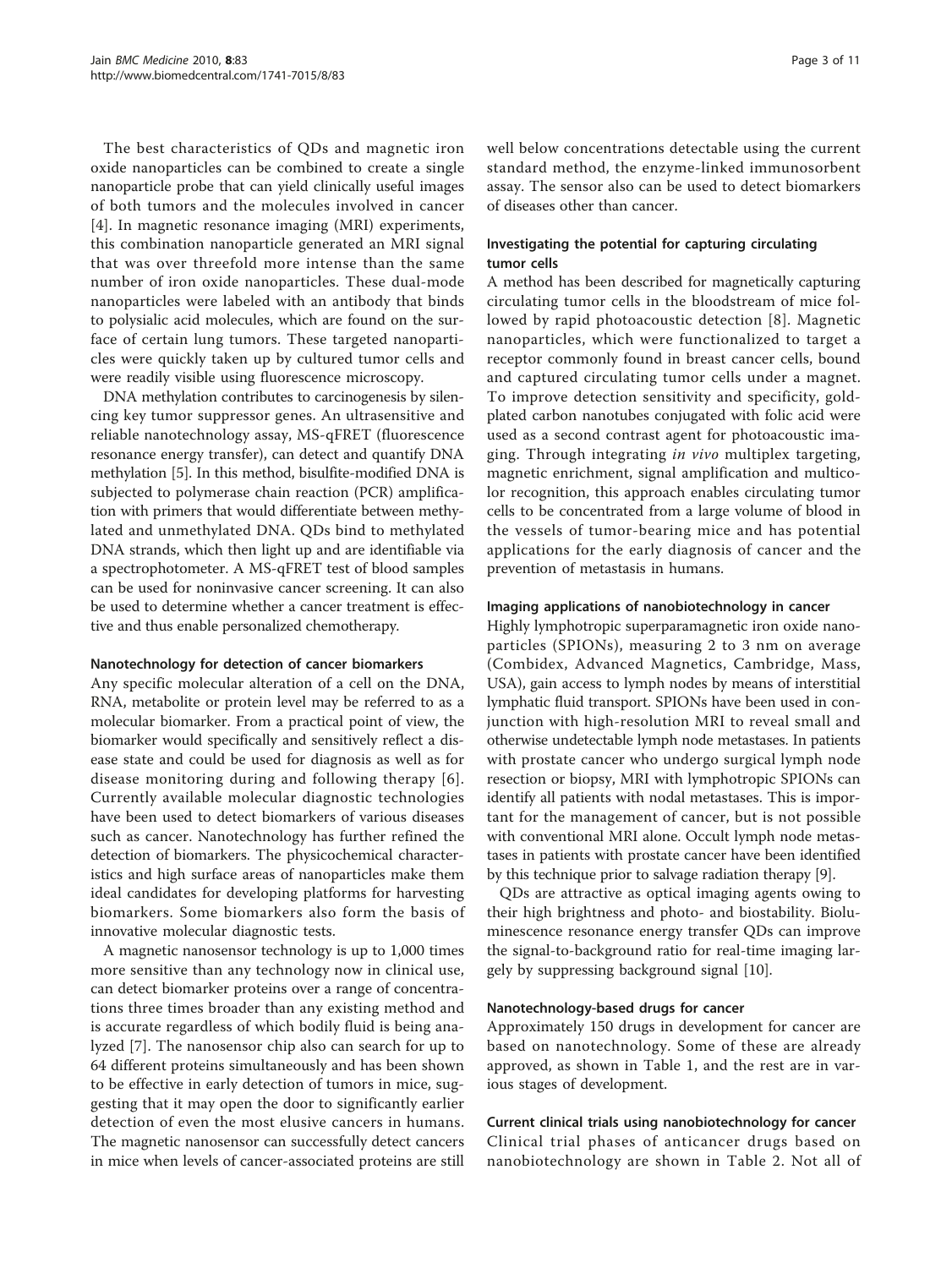#### <span id="page-3-0"></span>Table 1 Approved anticancer drugs using nanocarriers<sup>a</sup>

| Trade name/compound                        | Manufacturer                   | <b>Nanocarrier</b>         |
|--------------------------------------------|--------------------------------|----------------------------|
| Abraxane/paclitaxel                        | Abraxis Biosciences            | Albumin-bound paclitaxel   |
| Bexxar/anti-CD20 conjugated to iodine-131  | Corixa/GlaxoSmithKline         | Radioimmunoconjugate       |
| DaunoXome/daunorubicin                     | Diatos (available in France)   | Liposome                   |
| Doxil/Caelyx/doxorubicin                   | Ortho Biotech                  | Liposome                   |
| Myoset/doxorubicin                         | Cephalon (available in Europe) | Nonpegylated liposome      |
| Oncaspar/PEG-L-asparaginase                | Fnzon                          | Polymer-protein conjugate  |
| Ontak/IL-2 fused to diphtheria toxin       | Eisai Inc                      | Immunotoxic fusion protein |
| SMANCS/zinostatin                          | Yamanouchi Pharma              | Polymer-protein conjugate  |
| Zevalin/anti-CD20 conjugated to yttrium-90 | Cell Therapeutics Inc.         | Radioimmunoconjugate       |
| Zoladex/goserelin acetate                  | AstraZeneca                    | Polymer rods               |

<sup>a</sup>PEG, polyethylene glycol; IL-2, interleukin-2; SMANCS, styrene maleic anhydride neocarzinostatin. Reproduced by permission <sup>©</sup> Jain PharmaBiotech.

the results of the clinical trials have been published yet, but those that are available are described in the following text.

#### CPX-1

CPX-1 is a novel liposome-encapsulated formulation of irinotecan and floxuridine designed to prolong in vitro optimized synergistic molar ratios of both drugs following infusion. An open-label, single-arm, dose-escalating phase I study was conducted to determine the maximum tolerated dose and pharmacokinetics of CPX-1 in patients with advanced solid tumors [[11](#page-9-0)]. The results showed that CPX-1 was well tolerated, and antitumor activity was shown in patients with advanced solid tumors.

# MCC-465

MCC-465 is an immunoliposome-encapsulated doxorubicin (DOX). The liposome is tagged with polyethylene glycol (PEG) and the  $F(ab<sup>n</sup>)<sub>2</sub>$  fragment of human mAb GAH (goat anti-human), which positively reacts to >90% of cancerous stomach tissues but negatively to all normal tissues. In preclinical studies, MCC-465 showed superior cytotoxic activity against several human

|                           |  |  | Table 2 Clinical trials of anticancer drugs using |  |
|---------------------------|--|--|---------------------------------------------------|--|
| nanocarriers <sup>a</sup> |  |  |                                                   |  |

| Compound            | <b>Nanocarrier</b> | <b>Trial stage</b>         |
|---------------------|--------------------|----------------------------|
| CPX-1 irinotecan    | Liposome           | Phase I [11]               |
| I F-SN38 irinotecan | Liposome           | Phase II colorectal cancer |
| MCC465 doxorubicin  | mAb-liposome       | Phase $  [12]$             |
| NC-6004 cisplatin   | Micelle            | Phase $  $ [13]            |
| NK105 paclitaxel    | Micelle            | Phase II                   |
| NK911 doxorubicin   | Micelle            | Phase I                    |
| PK1 doxorubicin     | HPMA copolymer     | Phase II/III [14]          |
| SP1049C doxorubicin | Micelle            | Phase III [15]             |

<sup>a</sup>mAb, monoclonal antibody; HPMA, N-(2-hydroxypropyl)methacrylamide. Reproduced by permission © Jain PharmaBiotech. References to clinical trials are given in section "Current clinical trials using nanobiotechnology for cancer" of the main article.

stomach cancer cells compared with DOX or DOXincorporated PEG liposomes. A phase I clinical trial was conducted to define the maximum tolerated dose, doselimiting toxicity, recommended phase II dose and pharmacokinetics of MCC-465 [\[12](#page-9-0)]. The results showed that MCC-465 was well tolerated, and the recommended dose for a phase II study was considered to be 32.5 mg/m<sup>2</sup> in an equivalent amount of DOX. A phase II trial was recommended, but further information is currently not available.

# NC-6004

Polymeric micelles are expected to increase the accumulation of drugs in tumor tissues utilizing the EPR (enhanced permeability and retention) effect and to incorporate various kinds of drugs into the inner core by chemical conjugation or physical entrapment with relatively high stability. The size of the micelles can be controlled within the diameter range of 20-100 nm to ensure that the micelles do not pass through normal vessel walls; therefore, a reduced incidence of the side effects of the drugs may be expected as a result of the decreased volume of distribution. There are several anticancer agent-incorporated micelle carrier systems under clinical evaluation. Phase I studies of a CDDP (cisplatin) -incorporated micelle, NC-6004, and a phase II study of a PTX (Paclitaxel) -incorporated micelle, NK105 for stomach cancer, are in progress [\[13\]](#page-9-0).

#### PK1 doxorubicin

Phase I studies of polymer doxorubicin (PK1) showed signs of activity coupled with fivefold decreased anthracycline toxicity in chemotherapy-refractory patients. Phase II studies were conducted using a similar material in patients with breast cancer, non-small cell lung cancer and colorectal cancer [[14\]](#page-9-0). The results showed efficacy with limited side effects, supporting the concept that polymer-bound drugs can improved anticancer activity. PK1 is now in phase III clinical trials.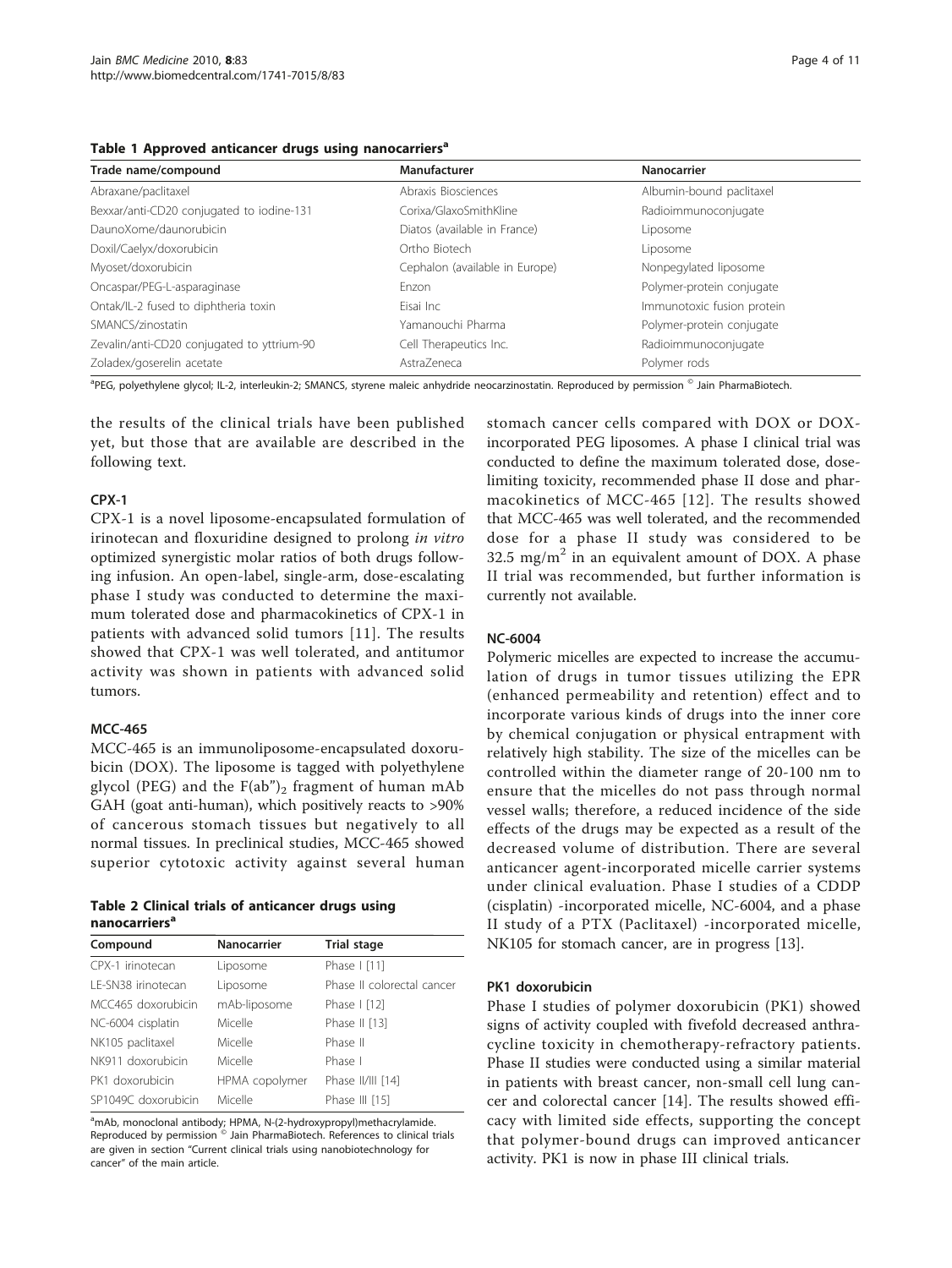#### SP1049C doxorubicin

The antitumor activity of SP1049C, a novel P-glycoprotein targeting micellar formulation of doxorubicin consisting of DOX and two nonionic block copolymers, has been evaluated in patients with advanced adenocarcinomas of the esophagus and gastroesophageal junction [[15\]](#page-9-0). SP1049C had a notable single-agent activity in patients with adenocarcinomas of the esophagus and gastroesophageal junction, as well as an acceptable safety profile. These results, in addition to the results of preclinical studies, demonstrate superior antitumor activity of SP1049C compared with DOX in a standard formulation. Phase III clinical trials are now in progress.

# Role of nanobiotechnology in therapeutic delivery for cancer

Nanoparticle formulations help to overcome the issue of drug solubility, which is an essential factor for drug effectiveness. Another advantage is facilitation of drug delivery across various barriers, the most important of which is the blood-brain barrier, which limits access to brain tumors. Other major advantages include targeted drug delivery, use of lower doses with reduced toxicity and facilitation of a combination of diagnostics with therapeutics for cancer. Several nanobiotechnologies, mostly based on nanoparticles, have been used to facilitate drug delivery in cancer, and a classification is shown in Table [3](#page-5-0).

#### Nanoparticle formulations of anticancer drugs

An example of nanoparticle formulations of anticancer drugs is paclitaxel, which is widely used to treat multiple types of solid tumors. The commercially available paclitaxel formulation uses Cremophor/ethanol (C/E) as the solubilizer. A study evaluated the effects of nanoparticle formulation of paclitaxel on its tissue distribution in experimental animals [\[16](#page-9-0)]. The nanoparticle and C/E formulations showed significant differences in paclitaxel disposition: The nanoparticles yielded 40% smaller area under the blood concentration-time curve and faster blood clearance of total paclitaxel concentrations (sum of free, protein-bound and nanoparticle-entrapped drug). The tissue specificity of the two formulations was different. The nanoparticles showed longer retention and higher accumulation in organs and tissues. Solid tumors have unique features, such as leaky tumor blood vessels and defective lymphatic drainage, that promote the delivery and retention of particles, a phenomenon recognized as the enhanced permeability and retention effect. Nanoformulation can more easily enter and accumulate within tumor cells. This means that higher doses of the drug can be delivered, increasing its anticancer effects while decreasing the side effects associated with systematic chemotherapy. However, there are many variable factors, such as clearance of nanoparticles in the circulation by the kidneys and trapping by reticuloendothelial cells, that affect the amount of anticancer nanoparticles retained in the tumor. One way to overcome some of these variables is targeted drug delivery.

Gold nanoparticles (2 nm) have been covalently functionalized with paclitaxel [\[17](#page-9-0)]. The organic shell of hybrid nanoparticles contains 67% by weight of paclitaxel, which corresponds to  $\sim$ 70 molecules of the drug per 1 nanoparticle. This approach provides an opportunity to prepare hybrid particles with a well-defined amount of drug and offers a new alternative for the design of nanosize drugdelivery systems. Follow-up studies will determine the potency of the paclitaxel-loaded nanoparticles. Since each ball is loaded with a uniform number of drug molecules, it will be relatively easy to compare the effectiveness of the nanoparticles with the effectiveness of generally administered paclitaxel. This technique could help to deliver more of the drug directly to the cancer cells and reduce the side effects of chemotherapy. The aim is to improve the effectiveness of the drug by increasing its ability to stay bound to microtubules within the cell.

The best known of the approved drugs is nanoparticle albumin-bound paclitaxel (Abraxis Biosciences'/Celgene, Summit, NJ, USA) Abraxane, which is based on proprietary Protosphere nanoparticle technology, also referred to as nanoparticle albumin-bound or nab™ technology. This technology integrates biocompatible proteins with drugs to create the nanoparticle form of the drug having a size of about 100-200 nm. SPARC (secreted protein acidic and rich in cysteine), a protein overexpressed and secreted by cancer cells, binds albumin to concentrate albumin-bound cytotoxic drugs at the tumor. The solvent Cremophor-EL, used previously in formulations of paclitaxel, causes severe hypersensitivity reactions. Because Abraxane is solvent-free, solvent-related toxicities are eliminated and administration can occur more rapidly. Abraxane also has a different toxicity profile than solvent-based paclitaxel, including a lower rate of severe neutropenia. A pivotal randomized, controlled phase III clinical trial compared the safety and efficacy of 260 mg/m<sup>2</sup> of Abraxane to 175 mg/m<sup>2</sup> of Taxol administered every 3 weeks in patients with metastatic breast cancer [[18\]](#page-10-0). Abraxane was found to be superior to Taxol with regard to lesion response rate as well as tumor progression rate. It was approved for the treatment of metastatic breast cancer and is being evaluated in non-small cell lung cancer, ovarian cancer, melanoma and cervical cancer.

# Targeted drug delivery using nanobiotechnology Principles of targeted drug delivery

The basic principle of targeted drug delivery in cancer using nanoparticles injected intravenously into the blood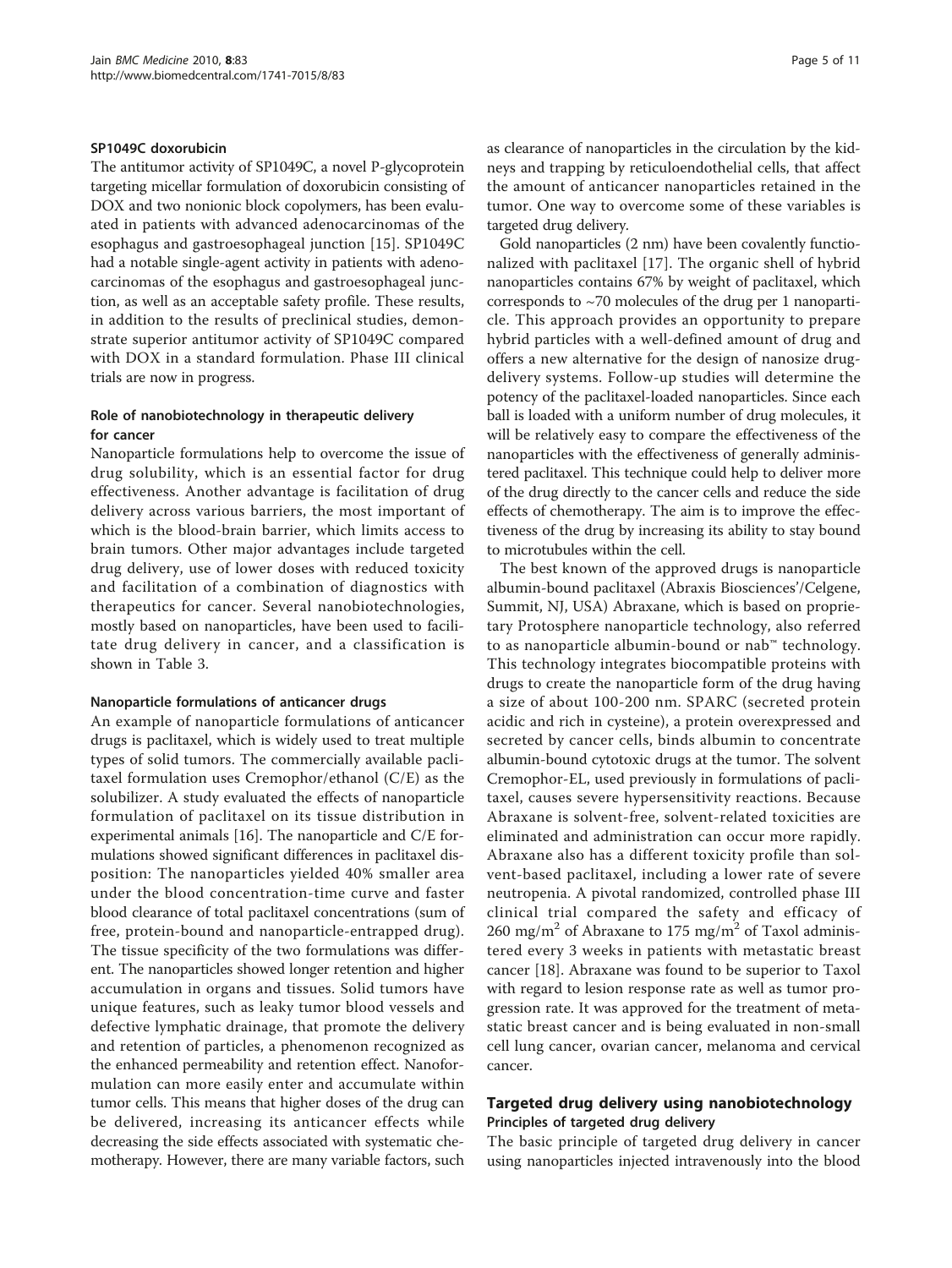| Approach                                               | <b>Examples</b>                                                        |
|--------------------------------------------------------|------------------------------------------------------------------------|
| Nanoparticles                                          | Nanoparticle formulations of anticancer drugs, for example, paclitaxel |
| Exosomes for cancer drug delivery                      | Dexosomes (exosomes produced by dendritic cells) as cancer vaccines    |
| Nanoencapsulation and enclosure of anticancer drugs    | Enclosing drugs in lipid nanocapsules                                  |
|                                                        | Encapsulating drugs in hydrogel nanoparticles                          |
|                                                        | Micelles for drug delivery in cancer                                   |
| Targeted delivery of anticancer therapy                | Targeted drug delivery with nanoparticles                              |
|                                                        | Pegylated nanoliposomal formulation                                    |
|                                                        | Folate-linked nanoparticles                                            |
|                                                        | Carbon magnetic nanoparticles for targeted drug delivery               |
|                                                        | Nanoparticle-aptamer bioconjugates                                     |
|                                                        | Nanodroplets for site-specific cancer treatment                        |
|                                                        | Lipid-based nanocarriers                                               |
|                                                        | Targeted antiangiogenic therapy using nanoparticles                    |
|                                                        | Nanoparticles for delivery of drugs to brain tumors                    |
| Combination of nanoparticles with radiotherapy         | Combination with boron neutron capture therapy                         |
|                                                        | Nanoengineered silicon for brachytherapy                               |
| Combination with physical modalities of cancer therapy | Combination with laser ablation of tumors                              |
|                                                        | Combination with photodynamic therapy                                  |
|                                                        | Combination with thermal ablation                                      |
|                                                        | Combination with ultrasound                                            |
| Nanoparticle-mediated gene therapy                     | p53 gene therapy of cancer                                             |
|                                                        | Immunolipoplex for delivery of p53 gene                                |
|                                                        | Intravenous delivery of FUS1 gene                                      |
| Combination of diagnostics and therapeutics            | Nanoshells as adjuncts to thermal tumor ablation                       |
|                                                        | Perfluorocarbon nanoparticles                                          |
|                                                        | Nanocomposite devices                                                  |

#### <span id="page-5-0"></span>Table 3 Classification of nanobiotechnology approaches to drug delivery in cancer<sup>a</sup>

<sup>a</sup>From Jain KK: *The Handbook of Nanomedicine,* Totowa, NJ: Humana/Springer; 2008 (reproduced by permission). <sup>©</sup> Jain PharmaBiotech.

circulation is that the nanoparticles should recognize the receptors on the cancer cell, anchor themselves to it and diffuse inside the cell. Once inside, the nanoparticle disintegrates, causing a nearly instantaneous release of the drug precisely where it is needed. Nanoparticles can be chemically programmed to have an affinity for the cell wall of tumors or attached to mAb ligands that bind specifically to receptors on tumor cells. To be effective, the particles must evade the body's immune system, penetrate into the cancer cells and discharge the drugs before being recognized by the cancer cells.

Nanosystems are emerging that may be very useful for tumor-targeted drug delivery. Novel nanoparticles are preprogrammed to alter their structure and properties during the drug delivery process to make them most effective for delivery [[19\]](#page-10-0). This alteration can be achieved through the incorporation of molecular sensors that are able to respond to physical or biological stimuli, including changes in pH, redox potential or enzymes.

Nanoparticles are suitable for two specific tasks required for targeted drug delivery to pathological sites in the body: (1) passive enhanced permeability and retention based on the longevity of the pharmaceutical carrier in the blood, leading to its accumulation in pathological sites with compromised vasculature, and (2) active targeting based on the attachment of specific ligands to the surface of pharmaceutical carriers to recognize and bind pathological cells [\[20](#page-10-0)]. Differentially expressed molecules at receptors can be used as docking sites to concentrate drug conjugates and nanoparticles at tumor sites [\[21\]](#page-10-0).

#### Targeted delivery of biological therapies for cancer

Physical forces (for example, electric or magnetic fields, ultrasound, hyperthermia or light) may contribute to focusing and triggered activation of nanosystems. Biological drugs delivered with programmed nanosystems also include plasmid DNA, small interfering RNA (siRNA) and other therapeutic nucleic acids.

A tumor-targeted nanodrug consisting of SPIONs (MN-EPPT-siBIRC5), which is designed to specifically carry siRNA to human breast tumors, binds the tumorspecific antigen uMUC-1 found on over 90% of human breast adenocarcinomas, translating into a significant decrease in tumor growth rate [[22\]](#page-10-0). Following intravenous injection, the nanodrug demonstrates a preferential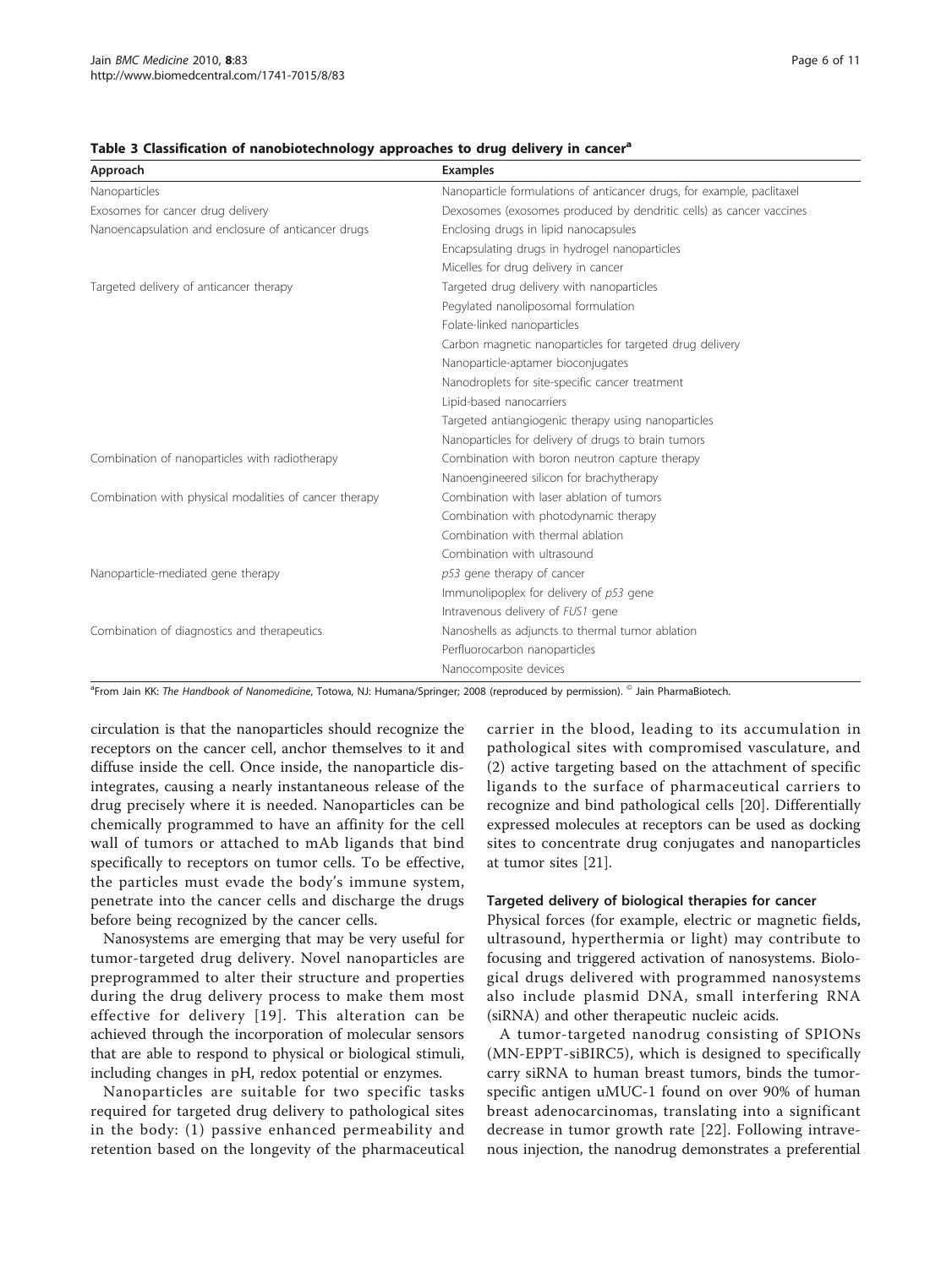uptake by tumor, which can be visualized by MRI and near-infrared (NIR) optical imaging. This approach enables simultaneous targeted delivery of siRNA to tumors and the imaging of the delivery process.

# Cyclosert system for targeted delivery of anticancer therapeutics

Cyclosert™ (Calando Pharmaceuticals, Pasadena, CA, USA) is the first nanoparticle drug transport platform to be designed *de novo* and synthesized specifically to overcome limitations in existing technologies used for the systemic transport of therapeutics to targeted sites within the body. Based on small cyclic repeating molecules of glucose called cyclodextrins, Cyclosert promotes the ability of cytotoxic drugs to inhibit the growth of human cancer cells while reducing toxicity and remaining nonimmunogenic cells at therapeutic doses. In particular, the system is designed to reduce the toxicity of the drugs until they actually reach the targeted tumor cells, where the active drug is released in a controlled fashion. Animal studies have shown that the Cyclosert system can safely deliver tubulysin A, a potent but highly toxic antitumor agent. In vitro studies have shown the tubulysin-Cyclosert conjugate to be effective against multiple human cancer cell lines. The conjugate is stable and 100 times more water-soluble than the free drug. Calando (Pasadena, CA, USA) is developing CALAA01, a siRNA, for anticancer therapy using Cyclosert as a delivery system.

IT-101 (Calando) is a de novo designed experimental therapeutic composed of linear, cyclodextrin (CD) containing polymer conjugates of camptothecin (CPT) that assemble into 40-nm-diameter nanoparticles via polymer-polymer interactions that involve inclusion complex formation between the CPT and the CD. Particle size, near-neutral surface charge and CPT release rate were specifically designed into IT-101. The Cyclosert platform forms nanoscale constructs with hydrodynamic diameters between 30 and 60 nm. This makes Cyclosert-based drugs ideal for effective delivery to solid tumors. Preclinical animal studies have shown extended circulation times, tumor accumulation, slow release of the CPT and anticancer efficacy that directly correlate to the properties of the nanoparticle. Release of CPT can disassemble the nanoparticle into individual polymer chains  $\sim$ 10 nm in size that are capable of renal clearance. IT-101 has been evaluated in patients with relapsed or refractory cancer following two cycles of therapy by intravenous infusion. Interim analysis has shown that IT-101 is well tolerated and that pancytopenia is the dose-limiting toxicity [[23\]](#page-10-0). Pharmacokinetic data were favorable and consistent with results from preclinical animal studies. In the patients studied, IT-101 showed longer half-life, lower clearance and lower volume of distribution than that seen in patients treated with other camptothecin-based drugs. IT-101 is in phase II clinical trials.

# Ultrasonic tumor imaging and targeted chemotherapy by nanobubbles

Drug delivery in polymeric micelles combined with tumor irradiation by ultrasound results in effective drug targeting, but this technique requires prior tumor imaging. A new targeted drug delivery method for doxorubicin used ultrasound to image tumors while also releasing the drug from nanobubbles into the tumor implants in mice [[24\]](#page-10-0). At physiologic temperatures, nanodroplets converted into nanobubbles. Doxorubicin was localized in the nanobubble walls formed by the block copolymer. Upon intravenous injection into mice, DOX-loaded micelles and nanobubbles extravasated selectively into the tumor interstitium, where the nanobubbles coalesced to produce microbubbles. When exposed to ultrasound, the bubbles generated echoes, which made it possible to image the tumor. The sound energy from the ultrasound popped the bubbles, releasing DOX, which enhanced intracellular uptake by tumor cells in vitro to a statistically significant extent compared to that observed with nanobubbles that were not exposed to ultrasound.

In summary, multifunctional nanoparticles that are tumor-targeted drug carriers, long-lasting ultrasound contrast agents and enhancers of ultrasound-mediated drug delivery have been developed and deserve further exploration as cancer therapeutics.

#### Nanoparticle-based thermal ablation of cancer

Several forms of energy have been used for the destruction of tumor cells that cannot be reached for conventional surgical excision. Thermal ablation therapy is the most promising of these methods but is limited by incomplete tumor destruction and damage to adjacent normal tissues. Current radiofrequency ablation techniques require invasive needle placement and are limited by accuracy of targeting. Use of nanoparticles has refined noninvasive thermal ablation of tumors, and several nanomaterials have been used for this purpose. These include gold nanomaterials, iron nanoparticles, magnetic nanoparticles, carbon nanotubes and affisomes. Heating of the particles can be induced by magnets, lasers, ultrasound, photodynamic therapy and low-power X-rays [\[1](#page-9-0)].

In addition to delivering heat, hyperthermia offers additional treatment options by enhancing the effects of chemoradiation treatments. A lower radiation dose is required to kill the same fraction of cells when they are also subjected to hyperthermia. This is because hypoxic cells are resistant to radiation, but heat destroys hypoxic cells as efficiently as normal cells [\[1](#page-9-0)].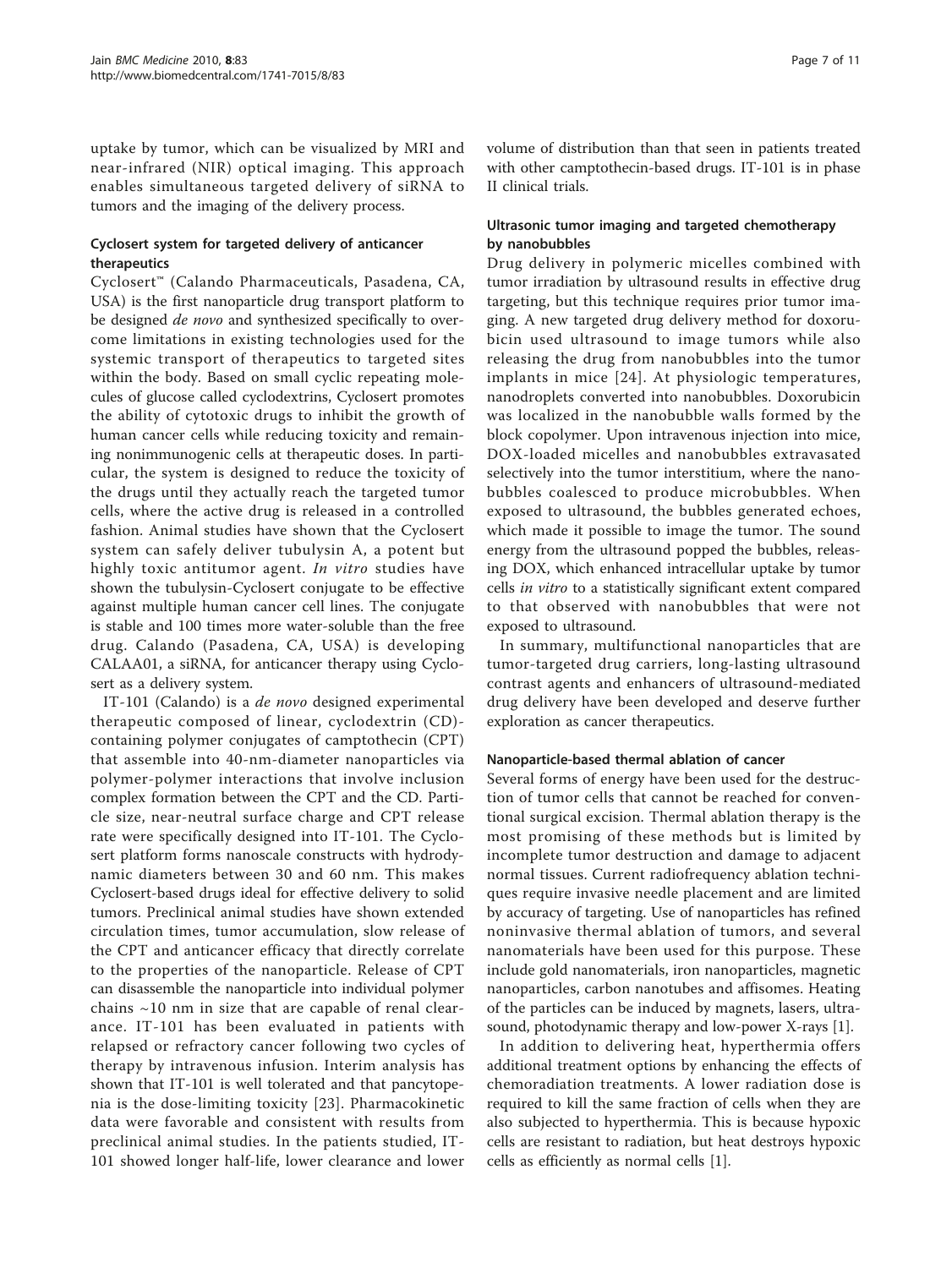#### Gold nanomaterials for thermal ablation

Noninvasive radiowave thermal ablation of cancer cells is feasible when facilitated by gold nanoparticles [[25\]](#page-10-0). CYT-6091, a pegylated colloidal gold nanoparticle containing tumor necrosis factor- $\alpha$  bound to its surface, has been extensively investigated as an adjuvant and has been shown to enhance thermal therapies [[26\]](#page-10-0). This technique could be adapted to in vivo use.

Photothermal therapy can be used to heat gold nanoparticles to destroy the tumor, while another option would be to include gold particles in capsules filled with cancer medication. The capsule attaches to the cancer cell and is heated, and the medicine is released locally. Plasmon-resonant gold nanorods, which have large absorption cross sections at NIR frequencies, are very effective as multifunctional agents for image-guided cancer therapies based on localized hyperthermia. Nanorods coated with cetyltrimethylammonium bromide (a cationic surfactant used in nanorod synthesis) are internalized quickly into cancer cells by a nonspecific uptake pathway, whereas the removal of cetyltrimethylammonium bromide from nanorods functionalized with folate results in their accumulation on the cell surface over the same time interval [\[27](#page-10-0)]. Thus the nanorods render the tumor cells highly susceptible to photothermal damage when irradiated at the nanorods' longitudinal plasmon resonance.

Gold nanoshell-based, targeted, multimodal contrast agents in NIR are fabricated and utilized as a diagnostic and therapeutic probe for MRI, fluorescence optical imaging and photothermal cancer therapy of breast carcinoma cells in vitro [\[28](#page-10-0)]. This may enable diagnosis as well as treatment of cancer during one hospital visit.

#### Magnetic nanoparticles for thermal ablation of tumors

Magnetic thermal ablation has been examined under in vivo animal conditions. Magnetic nanoparticles are promising tools for minimally invasive elimination of small tumors in the breast using magnetically induced heating. The approach complies with the increasing demand for breast-conserving therapies and has the advantage of offering a selective and refined tuning of the degree of energy deposition, allowing an adequate temperature control at the target [[29\]](#page-10-0).

Anti-human epidermal growth factor receptor 2 (anti-HER2) antibody can induce antitumor responses and can be used in delivering drugs to HER2-overexpressing cancer. Anti-HER2 immunoliposomes containing magnetite nanoparticles, which act as tumor-targeting vehicles, have been used to combine anti-HER2 antibody therapy with hyperthermia [[30\]](#page-10-0). When introduced into SKBr3 breast cancer cells in vitro, 60% of magnetite nanoparticles incorporated into the SKBr3 cells. The cells were then heated at 42.5°C under an alternating magnetic field, resulting in strong cytotoxic effects. These results suggest that this novel therapeutic tool is applicable to the treatment of HER2-overexpressing cancer.

Magnetorelaxometry can also be used to monitor the accumulation of magnetic nanoparticles before cancer therapy, with magnetic heating being an important precondition for treatment success [\[31](#page-10-0)]. Although nanoparticle-mediated thermal therapy is a promising treatment of cancers, challenges posed by this form of hyperthermia include the nontarget biodistribution of nanoparticles in the reticuloendothelial system when administered systemically, the inability to visualize or quantify the global concentration and spatial distribution of these particles within tumors, the lack of standardized thermal modeling as well as algorithms for determining dose, and the concerns regarding their biocompatibility [[32\]](#page-10-0).

# Laser-induced thermal destruction of cancer using nanoparticles

Single-walled carbon nanotubes (SWCNTs) show strong optical absorbance 700- to 1,100-nm NIR laser impulses. SWCNTs emit heat when they absorb energy from NIR light. Tissue is relatively transparent to NIR, which suggests that targeting SWCNTs to tumor cells, followed by noninvasive exposure to NIR light, will ablate tumors within the range of NIR. One study has demonstrated the specific binding of mAb-coupled SWCNTs to tumor cells in vitro, followed by their highly specific ablation with NIR light [[33](#page-10-0)]. Only the specifically targeted cells were killed after exposure to NIR light. Selective cancer cell destruction can be achieved by functionalization of SWCNTs with a folate moiety, selective internalization of carbon nanotubes inside cells labeled with folate receptor tumor biomarkers, and NIR-triggered cell death, without harming receptor-free normal cells.

## Photodynamic therapy of cancer using nanoparticles

Poly(lactic-co-glycolic acid) nanoparticles can encapsulate the photosensitizer mesotetraphenylporpholactol and are not phototoxic upon systemic administration, but upon cellular internalization the photosensitizer is released from the nanoparticle and becomes highly phototoxic. In vivo experiments have shown complete eradication of cancers by photodynamic therapy (PDT) in mouse models.

A nanocarrier consisting of polymeric micelles of diacylphospholipid-poly(ethylene glycol) (PE-PEG) coloaded with the photosensitizer drug 2-[1-hexyloxyethyl]-2 devinyl pyropheophorbide and magnetic  $Fe<sub>3</sub>O<sub>4</sub>$  nanoparticles have been used for guided drug delivery, together with light-activated PDT, for cancer [\[34](#page-10-0)]. The magnetophoretic control on the cellular uptake provides enhanced imaging and phototoxicity. These multifunctional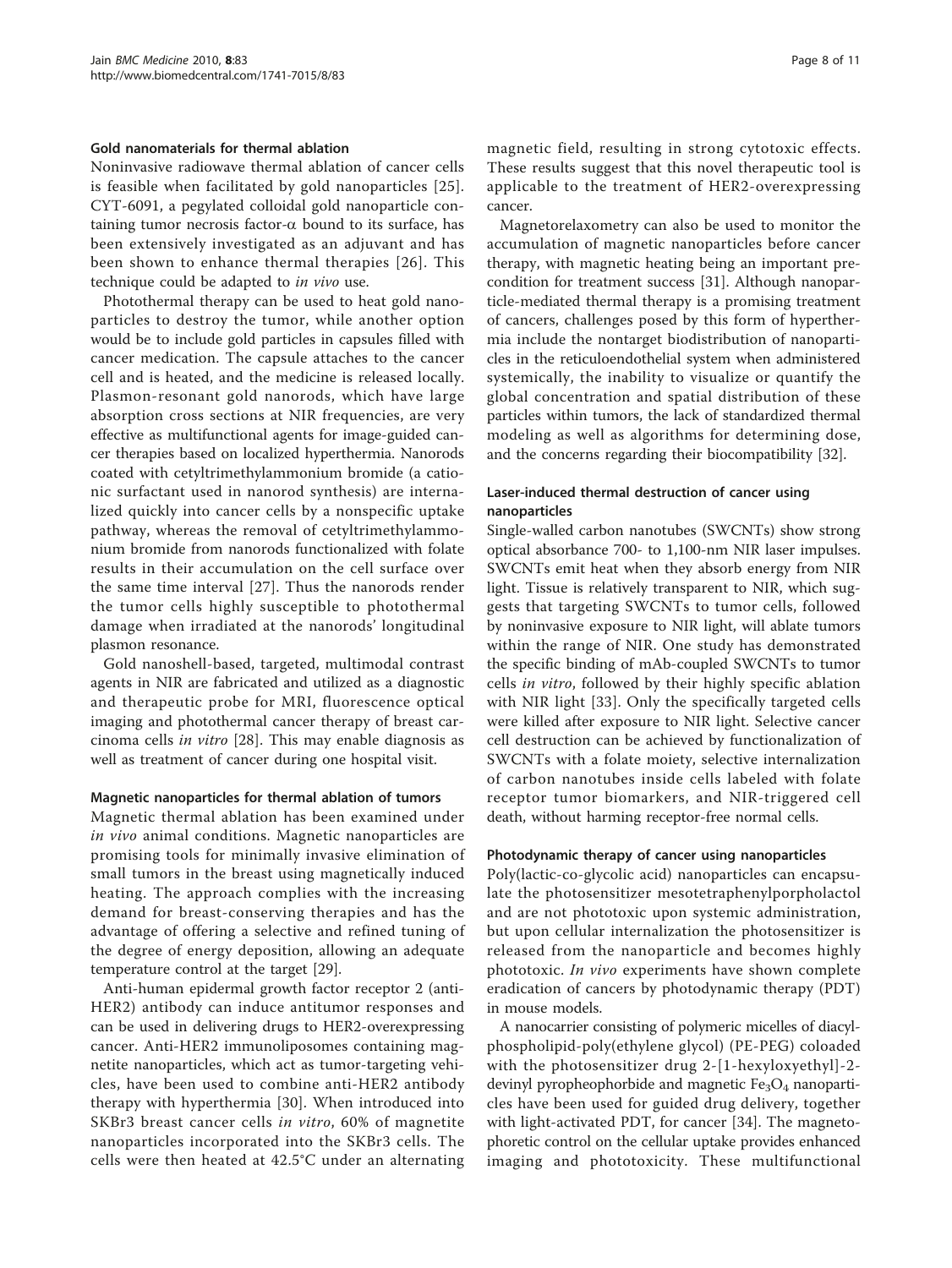nanocarriers demonstrate the exciting prospect offered by nanochemistry for targeting PDT.

In a novel nanoformulation for PDT of cancer, the photosensitizer molecules are covalently incorporated into organically modified silica nanoparticles [[35](#page-10-0)]. These incorporated photosensitizer molecules retain their spectroscopic and functional properties and can robustly generate cytotoxic singlet oxygen molecules upon photoirradiation. The advantage offered by this covalently linked nanofabrication is that the drug is not released during systemic circulation, which is often a problem with physical encapsulation. These nanoparticles are also avidly taken up by tumor cells and demonstrate phototoxic action, thereby improving the diagnosis as well as PDT of cancer, the efficacy of which remains controversial for some types of cancer.

# Targeted delivery of thermosensitive affibody-conjugated liposomes for cancer

Thermosensitive liposomes have been used as vehicles for the delivery and release of drugs to tumors. To improve the targeting efficacy for breast cancer treatment, a HER2-specific affibody molecule was conjugated to the surface of thermosensitive small unilamellar liposomes measuring 80-100 nm, referred to as "Affisomes," to study the effects of this modification on physical characteristics and the stability of the resulting preparation [[36\]](#page-10-0). Affisomes released calcein, a water-soluble fluorescent probe, in a temperature-dependent manner, with optimal leakage (90%-100%) at 410°C. Affisomes are therefore promising candidates for targeted thermotherapy of breast cancer.

Role of nanotechnology in personalized therapy of cancer

Personalized medicine simply means the prescription of specific therapeutics best suited for an individual. The scope of personalized medicine is much broader than that indicated by the term genomic medicine. Personalized management is usually based on pharmacogenetic, pharmacogenomic, pharmacoproteomic and pharmacometabolic information, but other individual variations in patients and environmental factors are also taken into consideration [[37](#page-10-0)]. In cancer cases, the variation in behavior of cancer of the same histological type from one patient to another is also taken into consideration. Personalization of cancer therapies is based on a better understanding of the disease at the molecular level, and nanotechnology will play an important role in this area [[38\]](#page-10-0). With so many nanotechnologies available for drug delivery, it is recommended that computational mathematical tools be used to predict which nanovectors, surface modifications, therapeutic agents and penetration enhancers to use for a multistage drug-delivery strategy that would enable efficient localized delivery of

chemotherapeutic drugs and lead to significant improvements in therapy efficacy as well as reduced systemic toxicity [\[39\]](#page-10-0). Such an approach can be optimized for personalized oncology.

#### Combination of diagnostics with therapeutics

The refinement of molecular diagnostics and the integration of diagnosis with therapy are important features of personalized medicine. As described in the sections on diagnosis and targeted drug delivery, use of the same nanoparticle for diagnosis as well as therapy enables integration of two important facets of cancer management. Dendrimers can be used as advanced contrast agents for imaging techniques such as MRI and can be targeted specifically to cancer cells. Dendrimers can also be used to deliver a variety of cancer therapies to improve their safety and efficacy. For example, applications of dendrimers in photodynamic therapy, boron neutron capture therapy and gene therapy for cancer are being investigated [\[40\]](#page-10-0).

A biocompatible, multimodal iron oxide nanoparticle has been synthesized for targeted cancer therapy and for optical imaging as well as MRI. A modified solvent diffusion method is used for the coencapsulation of both an anticancer drug and NIR dyes [[41\]](#page-10-0). The resulting folate-derived nanoparticles combining diagnostic and therapeutic properties can be used for imaging as well as targeted killing of folate-expressing cancer cells.

## Concluding remarks

The rationale for using nanobiotechnology in oncology is that nanoparticles have optical, magnetic or structural properties that are not available from larger molecules or bulk solids. When linked with tumor-targeting ligands such as mAbs, peptides or small molecules, these nanoparticles can be used to target tumor antigens (biomarkers) as well as tumor vasculatures with high affinity and specificity [[42](#page-10-0)]. Nanoparticles measuring 5-100 nm in diameter have sufficiently large surface areas and functional groups for conjugating to multiple diagnostic and therapeutic anticancer agents. Recent advances have led to bioaffinity nanoparticle probes for molecular and cellular imaging, targeted nanoparticle drugs for cancer therapy and integrated nanodevices for early cancer detection and screening. Nanobiotechnology has contributed significantly to the diagnosis and therapy of cancer and, by enabling a combination of these, will facilitate the development of personalized management of cancer. Nanobiotechnology has facilitated the discovery of biomarkers that can be used to diagnose and treat cancer based on the molecular profiles of individual patients. Nanoparticles enable targeted delivery of cancer therapeutics and increase efficacy as well as reduce adverse effects.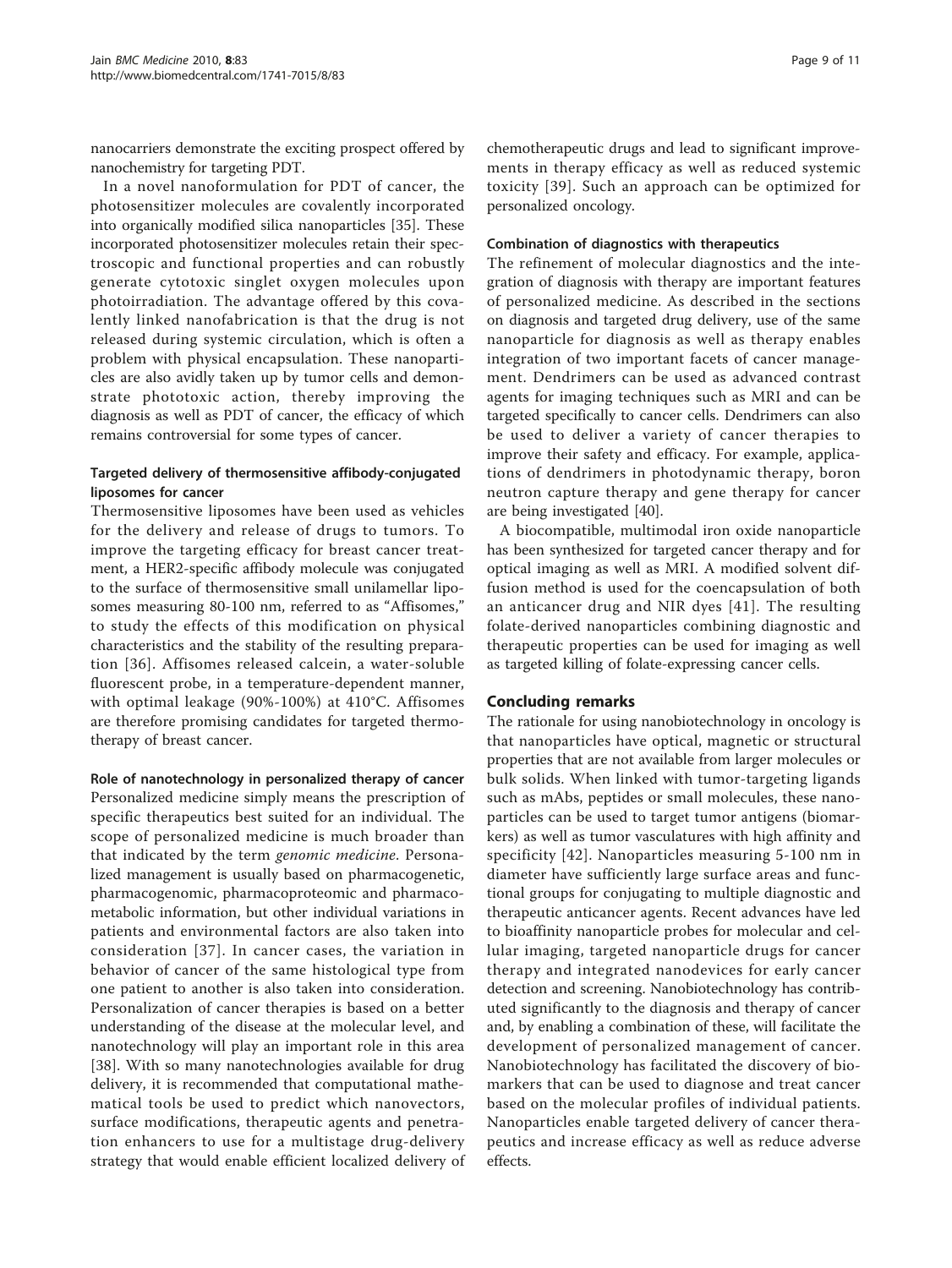<span id="page-9-0"></span>Many challenges still remain to be resolved prior to widespread use of nanobiotechnology in clinical oncology. There is some concern about the toxicity of nanoparticles, and extensive investigations are in progress to resolve this issue. There is no consensus on the real risks of nanomaterials. Risk evaluation presents challenges because of a lack of data, the complexity of nanomaterials, measurement difficulties and undeveloped hazard assessment frameworks. This topic is discussed in detail in a chapter of a special report on nanobiotechnology [\[43](#page-10-0)]. Detailed discussion is beyond the scope of this article, but some of the conclusions of this review are listed below:

1. The risk of nanoparticles depends on their type; some are toxic, whereas others have negligible toxicity and some even have a tissue-protective effect.

2. Measures are available to reduce the toxicity of nanoparticles.

3. The use of biodegradable polymer nanoparticles is suitable for drug delivery as there is no significant toxicity.

Nanooncology has a promising future, and further advances are anticipated in the next 5 years. It is feasible to use molecular tools to design a miniature robotic device, a nanobot, that can be introduced in the body to locate and identify cancer cells and finally destroy them. The device would have a biosensor to identify cancer cells and a supply of anticancer substance that could be released on encountering cancer cells. A small computer could be incorporated to program and integrate the combination of diagnosis and therapy and provide the possibility of monitoring the *in vivo* activities by an external device. Since there is no universal anticancer agent, the computer program could match the type of cancer to the most appropriate agent. Such a device could be implanted as a prophylactic measure in people who do not show any obvious manifestations of cancer. It would circulate freely and could detect and treat cancer at the earliest stage. Such a device could be reprogrammed through removal control and enable a change of strategy if the lesion encountered is other than cancer [[44\]](#page-10-0).

#### Abbreviations

ELISA: enzyme-linked immunosorbent assay; mAb: monoclonal antibody; MRI: magnetic resonance imaging; MS: mass spectrometry; NIR: near-infrared; PCR: polymerase chain reaction; PDT: photodynamic therapy; QD: quantum dots; SPR: surface plasma resonance; SWCNT: single wall carbon nanotube.

#### Author's information

KKJ, a retired professor of neurosurgery, has been involved in biotechnology for several years with a focus on translation into clinical medicine and integration of technologies to develop personalized medicine. KKJ is the author of 425 publications, including 17 books and 49 special reports on biopharmaceutical topics, including nanobiotechnology. His publications

include articles in several scientific journal as well as book chapters on nanobiotechnology and nanomedicine. A book on the role of nanobiotechnology in molecular diagnostics was published in 2006 and Handbook of Nanomedicine in 2008 by Humana/Springer Biosciences. Editorial board membership includes the journals Nanomedicine, Technology in Cancer Research & Treatment, and Journal of Nanoneuroscience. He is an invited lecturer on nanobiotechnology as well as a member of review/ advisory panels for research grants by various government agencies in the United States (U.S. Army), Canada, the European Union, the Netherlands and Singapore.

#### Competing interests

The authors declare that they have no competing interests.

Received: 19 August 2010 Accepted: 13 December 2010 Published: 13 December 2010

#### References

- 1. Jain KK: A Handbook of Nanomedicine Totowa, NJ: Humana/Springer; 2008.<br>2. Jain KK: Applications of nanobiotechnology in clinical diagnostics Clin Jain KK: [Applications of nanobiotechnology in clinical diagnostics.](http://www.ncbi.nlm.nih.gov/pubmed/17890442?dopt=Abstract) Clin
- Chem 2007, 53:2002-2009. 3. El-Sayed IH, Huang X, El-Sayed M: [Selective laser photo-thermal therapy](http://www.ncbi.nlm.nih.gov/pubmed/16198049?dopt=Abstract)
- [of epithelial carcinoma using anti-EGFR antibody conjugated gold](http://www.ncbi.nlm.nih.gov/pubmed/16198049?dopt=Abstract) [nanoparticles.](http://www.ncbi.nlm.nih.gov/pubmed/16198049?dopt=Abstract) Cancer Lett 2006, 239:129-135.
- 4. Choi JS, Jun YW, Yeon SI, Kim HC, Shin JS, Cheon J: [Biocompatible](http://www.ncbi.nlm.nih.gov/pubmed/17165720?dopt=Abstract) [heterostructured nanoparticles for multimodal biological detection.](http://www.ncbi.nlm.nih.gov/pubmed/17165720?dopt=Abstract) J Am Chem Soc 2006, 128:15982-15983.
- 5. Bailey VJ, Easwaran H, Zhang Y, Griffiths E, Belinsky SA, Herman JG, Baylin SB, Carraway HE, Wang TH: [MS-qFRET: a quantum dot-based](http://www.ncbi.nlm.nih.gov/pubmed/19443857?dopt=Abstract) [method for analysis of DNA methylation.](http://www.ncbi.nlm.nih.gov/pubmed/19443857?dopt=Abstract) Genome Res 2009, 19:1455-1461.
- 6. Jain KK: A Handbook of Biomarkers New York: Springer; 2010.
- 7. Gaster RS, Hall DA, Nielsen CH, Osterfeld SJ, Yu H, Mach KE, Wilson RJ, Murmann B, Liao JC, Gambhir SS, Wang SX: [Matrix-insensitive protein](http://www.ncbi.nlm.nih.gov/pubmed/19820717?dopt=Abstract) [assays push the limits of biosensors in medicine.](http://www.ncbi.nlm.nih.gov/pubmed/19820717?dopt=Abstract) Nat Med 2009, 15:1327-1332.
- 8. Galanzha El, Shashkov EV, Kelly T, Kim JW, Yang L, Zharov VP: [In vivo](http://www.ncbi.nlm.nih.gov/pubmed/19915570?dopt=Abstract) [magnetic enrichment and multiplex photoacoustic detection of](http://www.ncbi.nlm.nih.gov/pubmed/19915570?dopt=Abstract) [circulating tumour cells.](http://www.ncbi.nlm.nih.gov/pubmed/19915570?dopt=Abstract) Nat Nanotechnol 2009, 4:855-860.
- 9. Ross RW, Zietman AL, Xie W, Coen JJ, Dahl DM, Shipley WU, Kaufman DS, Islam T, Guimaraes AR, Weissleder R, Harisinghani M: [Lymphotropic](http://www.ncbi.nlm.nih.gov/pubmed/19559353?dopt=Abstract) [nanoparticle-enhanced magnetic resonance imaging \(LNMRI\) identifies](http://www.ncbi.nlm.nih.gov/pubmed/19559353?dopt=Abstract) [occult lymph node metastases in prostate cancer patients prior to](http://www.ncbi.nlm.nih.gov/pubmed/19559353?dopt=Abstract) [salvage radiation therapy.](http://www.ncbi.nlm.nih.gov/pubmed/19559353?dopt=Abstract) Clin Imaging 2009, 33:301-305.
- 10. Kosaka N, McCann TE, Mitsunaga M, Choyke PL, Kobayashi H: [Real-time](http://www.ncbi.nlm.nih.gov/pubmed/20662647?dopt=Abstract) [optical imaging using quantum dot and related nanocrystals.](http://www.ncbi.nlm.nih.gov/pubmed/20662647?dopt=Abstract) Nanomedicine (Lond) 2010, 5:765-776.
- 11. Batist G, Gelmon KA, Chi KN, Miller WH Jr, Chia SK, Mayer LD, Swenson CE, Janoff AS, Louie AC: [Safety, pharmacokinetics, and efficacy of CPX-1](http://www.ncbi.nlm.nih.gov/pubmed/19147776?dopt=Abstract) [liposome injection in patients with advanced solid tumors.](http://www.ncbi.nlm.nih.gov/pubmed/19147776?dopt=Abstract) Clin Cancer Res 2009, 15:692-700.
- 12. Matsumura Y, Gotoh M, Muro K, Yamada Y, Shirao K, Shimada Y, Okuwa M, Matsumoto S, Miyata Y, Ohkura H, Chin K, Baba S, Yamao T, Kannami A, Takamatsu Y, Ito K, Takahashi K: [Phase I and pharmacokinetic study of](http://www.ncbi.nlm.nih.gov/pubmed/14998859?dopt=Abstract) [MCC-465, a doxorubicin \(DXR\) encapsulated in PEG immunoliposome, in](http://www.ncbi.nlm.nih.gov/pubmed/14998859?dopt=Abstract) [patients with metastatic stomach cancer.](http://www.ncbi.nlm.nih.gov/pubmed/14998859?dopt=Abstract) Ann Oncol 2004, 15:517-525.
- 13. Matsumura Y: [Poly \(amino acid\) micelle nanocarriers in preclinical and](http://www.ncbi.nlm.nih.gov/pubmed/18406004?dopt=Abstract) [clinical studies.](http://www.ncbi.nlm.nih.gov/pubmed/18406004?dopt=Abstract) Adv Drug Deliv Rev 2008, 60:899-914.
- 14. Seymour LW, Ferry DR, Kerr DJ, Rea D, Whitlock M, Poyner R, Boivin C, Hesslewood S, Twelves C, Blackie R, Schatzlein A, Jodrell D, Bissett D, Calvert H, Lind M, Robbins A, Burtles S, Duncan R, Cassidy J: [Phase II](http://www.ncbi.nlm.nih.gov/pubmed/19424581?dopt=Abstract) [studies of polymer-doxorubicin \(PK1, FCE28068\) in the treatment of](http://www.ncbi.nlm.nih.gov/pubmed/19424581?dopt=Abstract) [breast, lung and colorectal cancer.](http://www.ncbi.nlm.nih.gov/pubmed/19424581?dopt=Abstract) Int J Oncol 2009, 34:1629-1636.
- 15. Valle JW, Armstrong A, Newman C, Alakhov V, Pietrzynski G, Brewer J, Campbell S, Corrie P, Rowinsky EK, Ranson M: [A phase 2 study of](http://www.ncbi.nlm.nih.gov/pubmed/20179989?dopt=Abstract) [SP1049C, doxorubicin in P-glycoprotein-targeting pluronics, in patients](http://www.ncbi.nlm.nih.gov/pubmed/20179989?dopt=Abstract) [with advanced adenocarcinoma of the esophagus and](http://www.ncbi.nlm.nih.gov/pubmed/20179989?dopt=Abstract) [gastroesophageal junction.](http://www.ncbi.nlm.nih.gov/pubmed/20179989?dopt=Abstract) Invest New Drugs 2010.
- 16. Yeh TK, Lu Z, Wientjes MG, Au JL: [Formulating paclitaxel in nanoparticles](http://www.ncbi.nlm.nih.gov/pubmed/15948030?dopt=Abstract) [alters its disposition.](http://www.ncbi.nlm.nih.gov/pubmed/15948030?dopt=Abstract) Pharm Res 2005, 22:867-874.
- 17. Gibson JD, Khanal B, Zubarev E: [Paclitaxel-functionalized gold](http://www.ncbi.nlm.nih.gov/pubmed/17718495?dopt=Abstract) [nanoparticles.](http://www.ncbi.nlm.nih.gov/pubmed/17718495?dopt=Abstract) J Am Chem Soc 2007, 129:11653-11661.